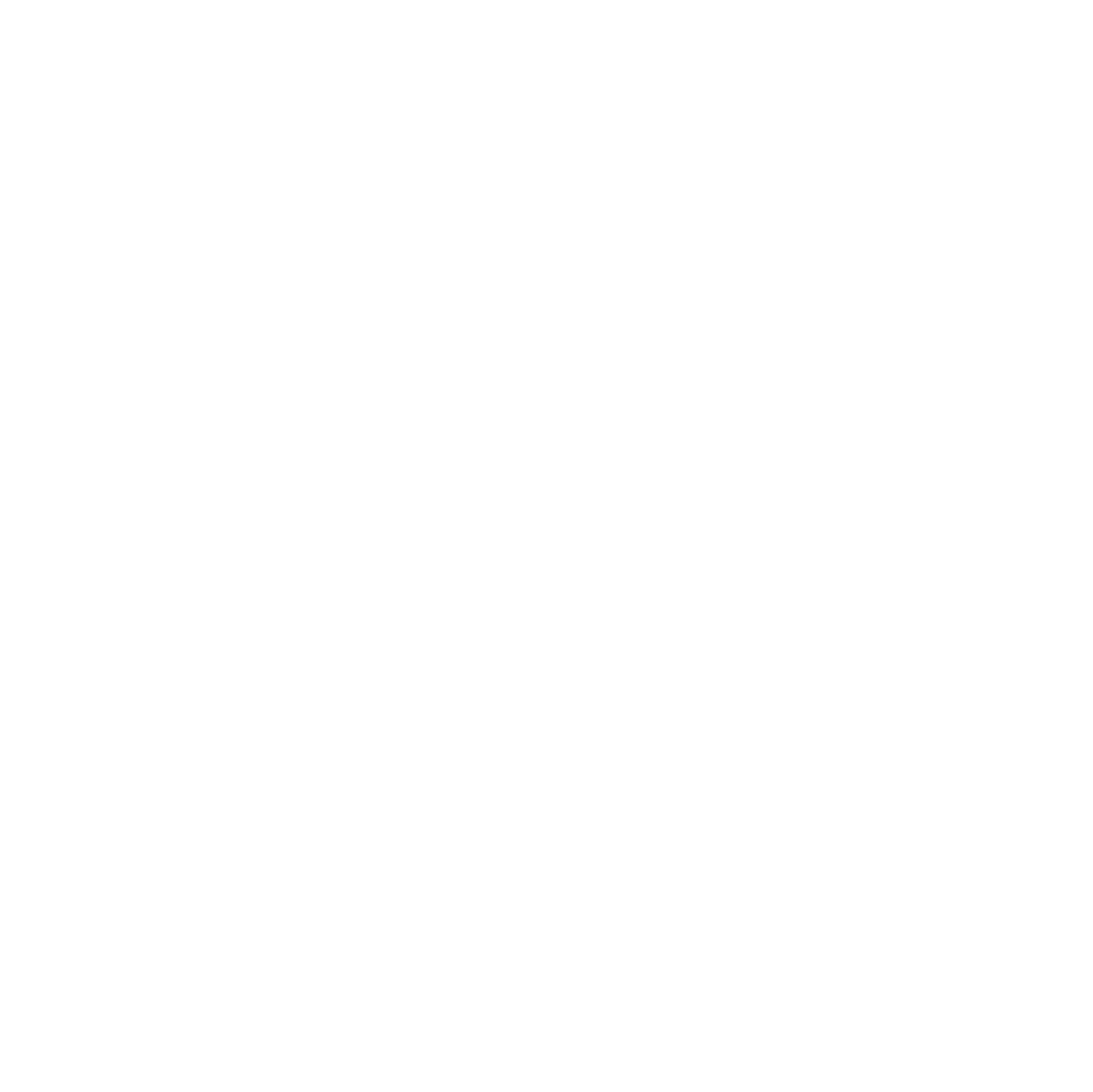# **Our Shared Understanding**

UN Women is a dynamic and strong champion for women and girls, a powerful voice at the global, regional and local levels. Grounded in the vision of equality enshrined in the UN Charter, UN Women, among other issues, works for the:

- Elimination of discrimination against women and girls.
- Empowerment of all women and girls.
- Achievement of equality between women and men as partners and beneficiaries of development, human rights, humanitarian action and peace and security.

Our Values and Competencies define the expected behaviours and standards for performance across UN Women. Our Values and Competencies are important because they:

- Clearly define what we do and how we are expected to work together.
- Align all members of UN Women to our mandate, priorities, and Leadership Charter.
- Inform our stakeholders what they can expect from us.

Our Values and Competencies unite us by guiding our decision-making and providing a shared understanding of what it means to be a part of UN Women, regardless of where we work and what we do.

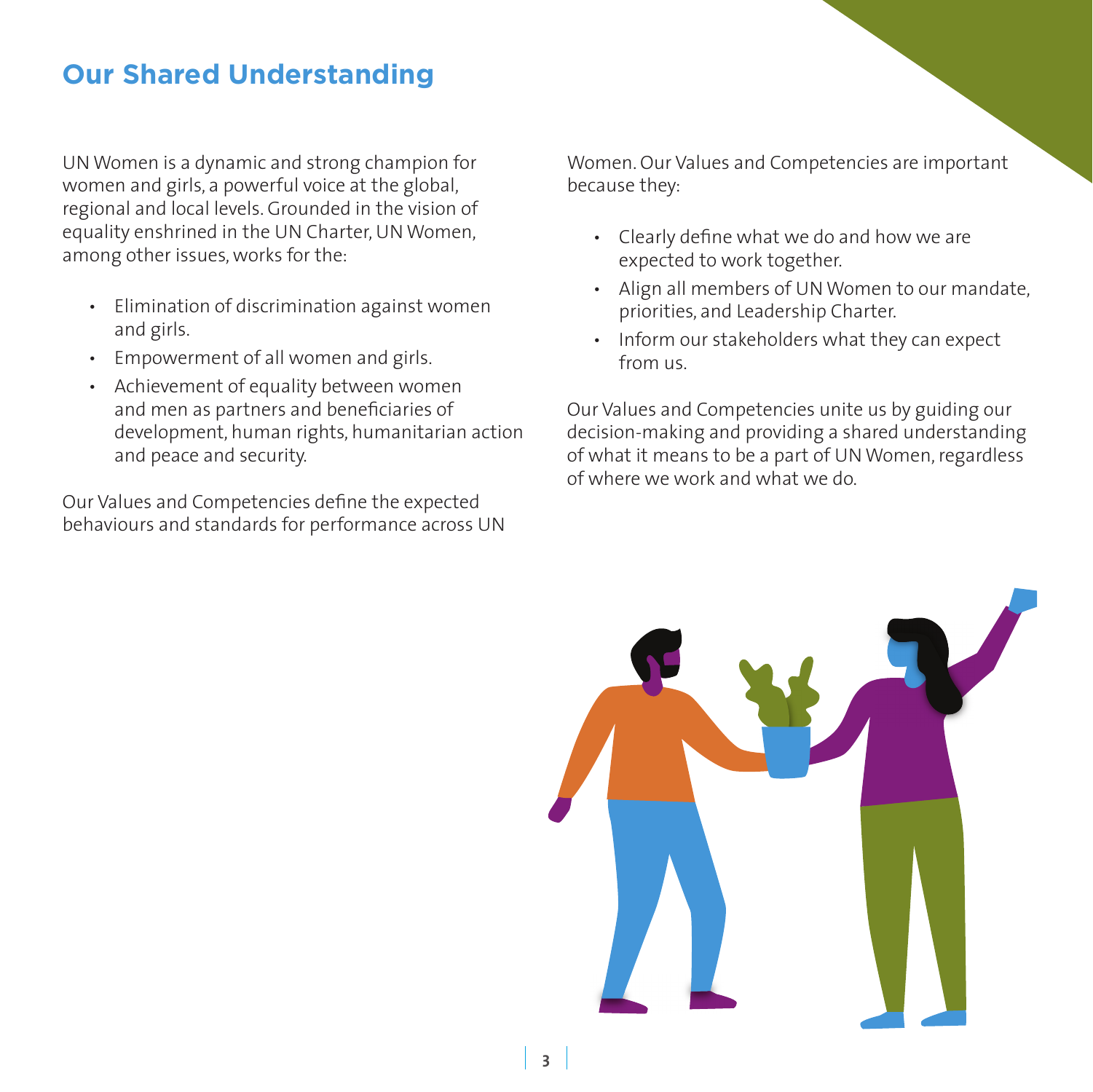## Be UN Women

Be part of creating transformative change in the lives of women and girls.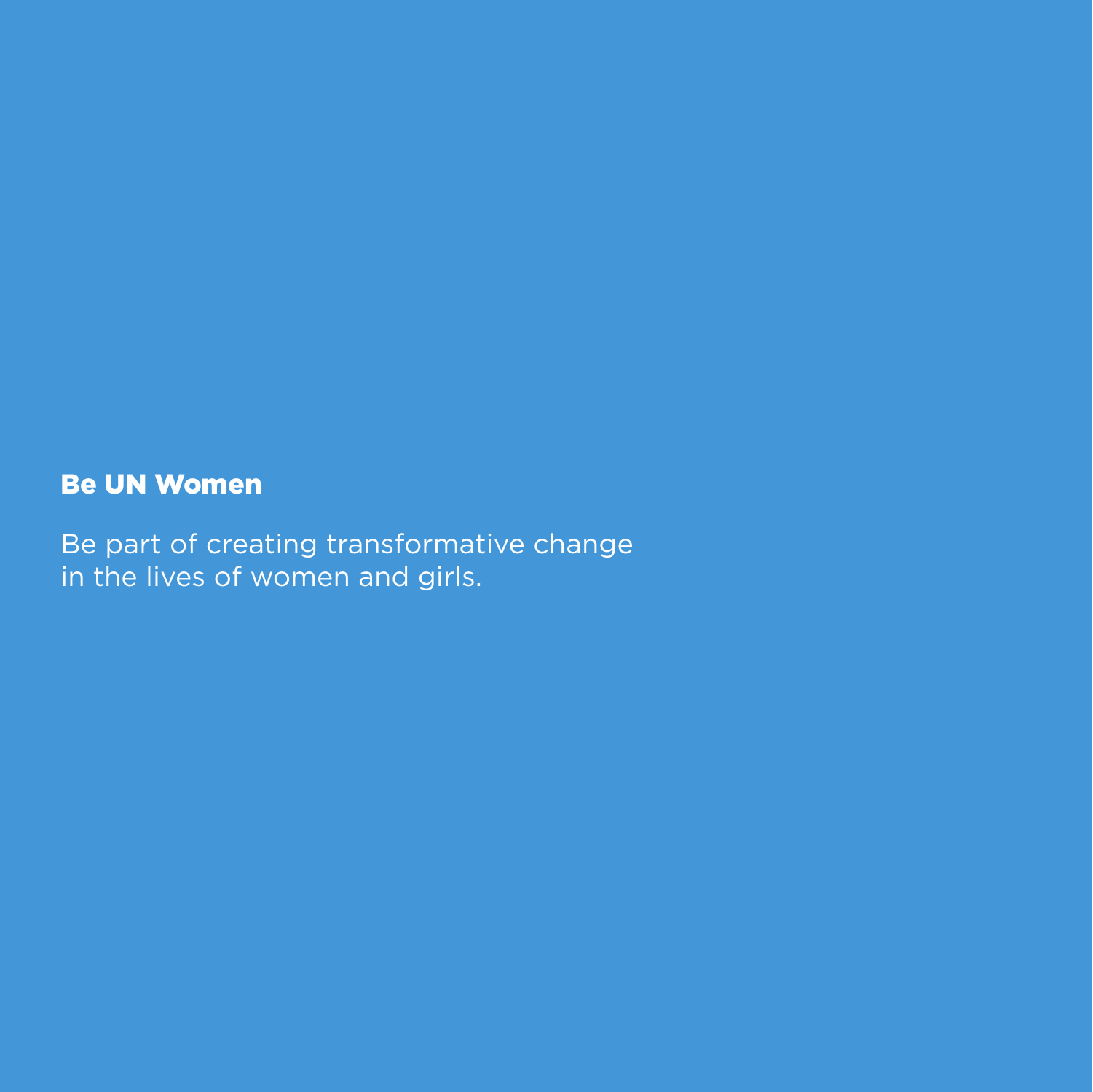# **Our Focus**

We have defined our Values and Competencies at UN Women with the intent to further align our behaviours to achieve our mandate - gender equality and empowerment of all women and girls.

We are a dynamic and unique organization with a strong direction and sense of purpose. While our mandate is clear, it is important to define how we collectively work to achieve it.

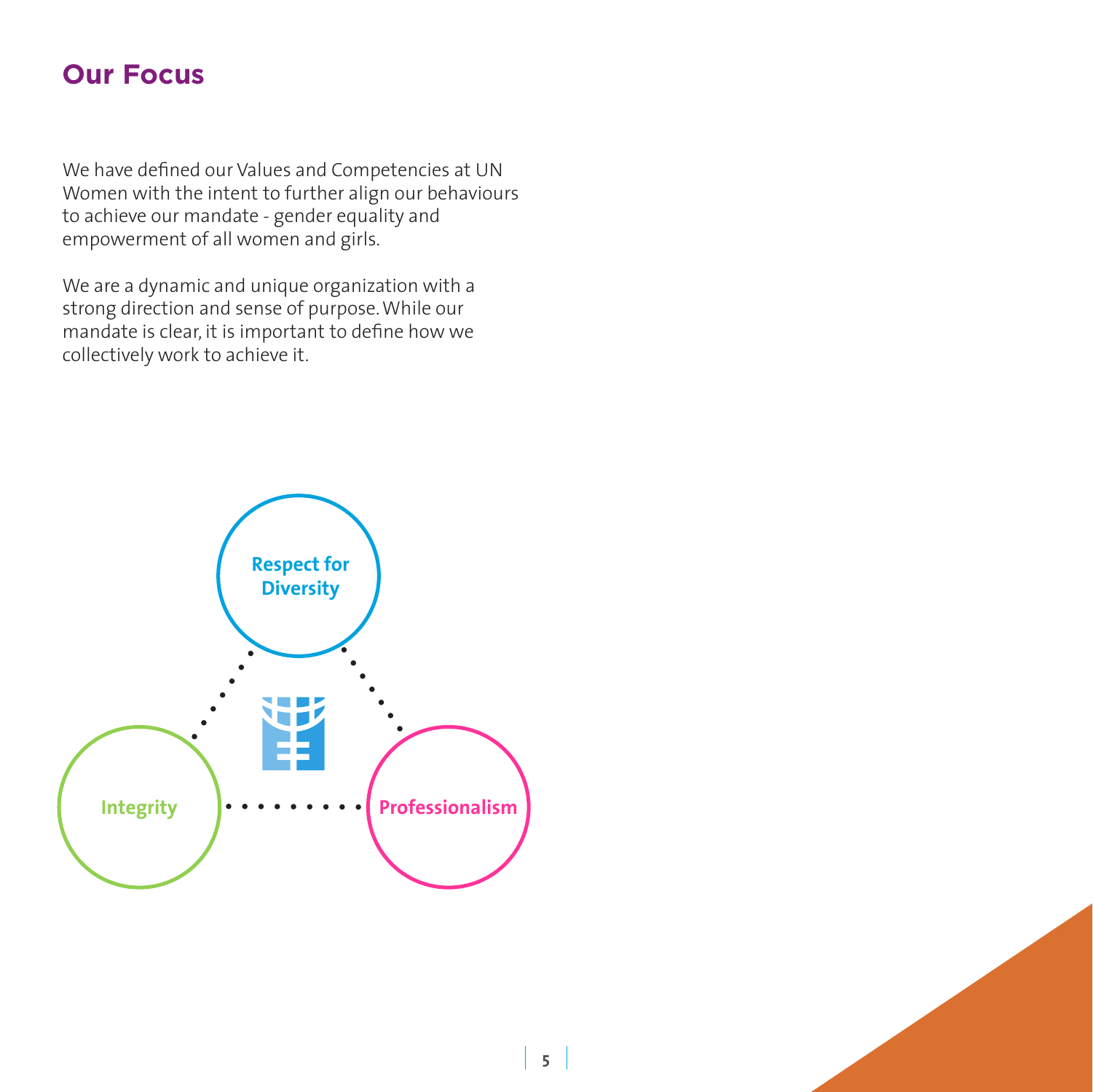# **Our Values**

Our Values at UN Women are underpinned by the United Nations Values:

- Respect for Diversity
- **Integrity**
- Professionalism.

These three values represent our key principles for how we collectively operate. Each value is equally significant in describing how we work together at UN Women. Our Values at UN Women are important because they:

- Describe how we jointly achieve UN Women's vision, mandate and priorities.
- Guide how we do things and how we collaborate as one organization.
- Set the standard for our collective performance.

Our Values define what we stand for at UN Women, how we will continue to undertake our work, and the principles we believe will continue to drive our success, transforming the world for women and girls.

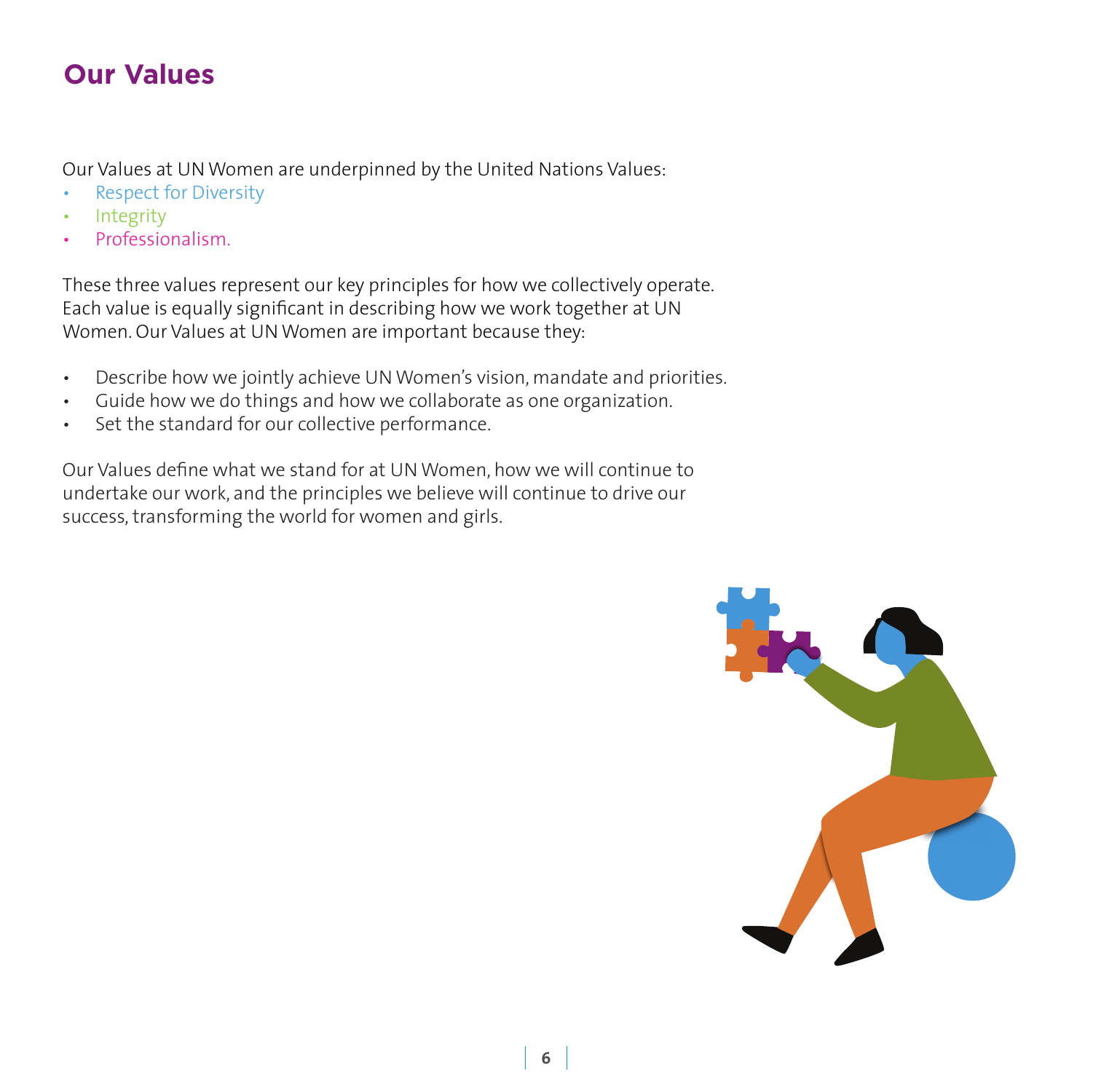### **Respect for Diversity**

Respect for Diversity at UN Women means we are proud to be a diverse, multi-cultural organization that is consultative and participative whenever possible. We demonstrate openness by actively encouraging transparent discussions and promoting diverse points of view. We work together to harness our collective knowledge and ideas to achieve our mandate. We celebrate differences by treating each other with dignity and respect. We take responsibility for interacting in a respectful, ethical, safe and productive way. We value diverse points of view and demonstrate this in our daily work and decision making.

#### **Integrity**

Integrity at UN Women is about building trust and doing what we say we will. We stand by our mandate and deliver on our commitments even when faced with challenging situations. We ask questions, raise concerns and challenge assumptions. We do not abuse power of authority, and we resist undue political pressure in decision-making. We manage UN Women resources responsibly and sustainably in our delivery of highquality results.

#### **Professionalism**

Professionalism at UN Women means that we are champions of the UN Women mandate. We embrace and promote our shared mission, striving to implement positive change globally in the lives of women and girls. We aim for women and men to work together as equal partners. We see women and girls, together with men and boys, as agents of change for the benefit of all humanity.

We work toward the elimination of violence and discrimination against women and girls. We are committed to UN Women's mandate and delivering on the organizations key priorities. We keep up to date on the issues faced by women and girls worldwide and ensure our actions are guided by their human rights. At UN Women we are constantly looking for ways to learn and improve our individual and collective ability to deliver on our mandate.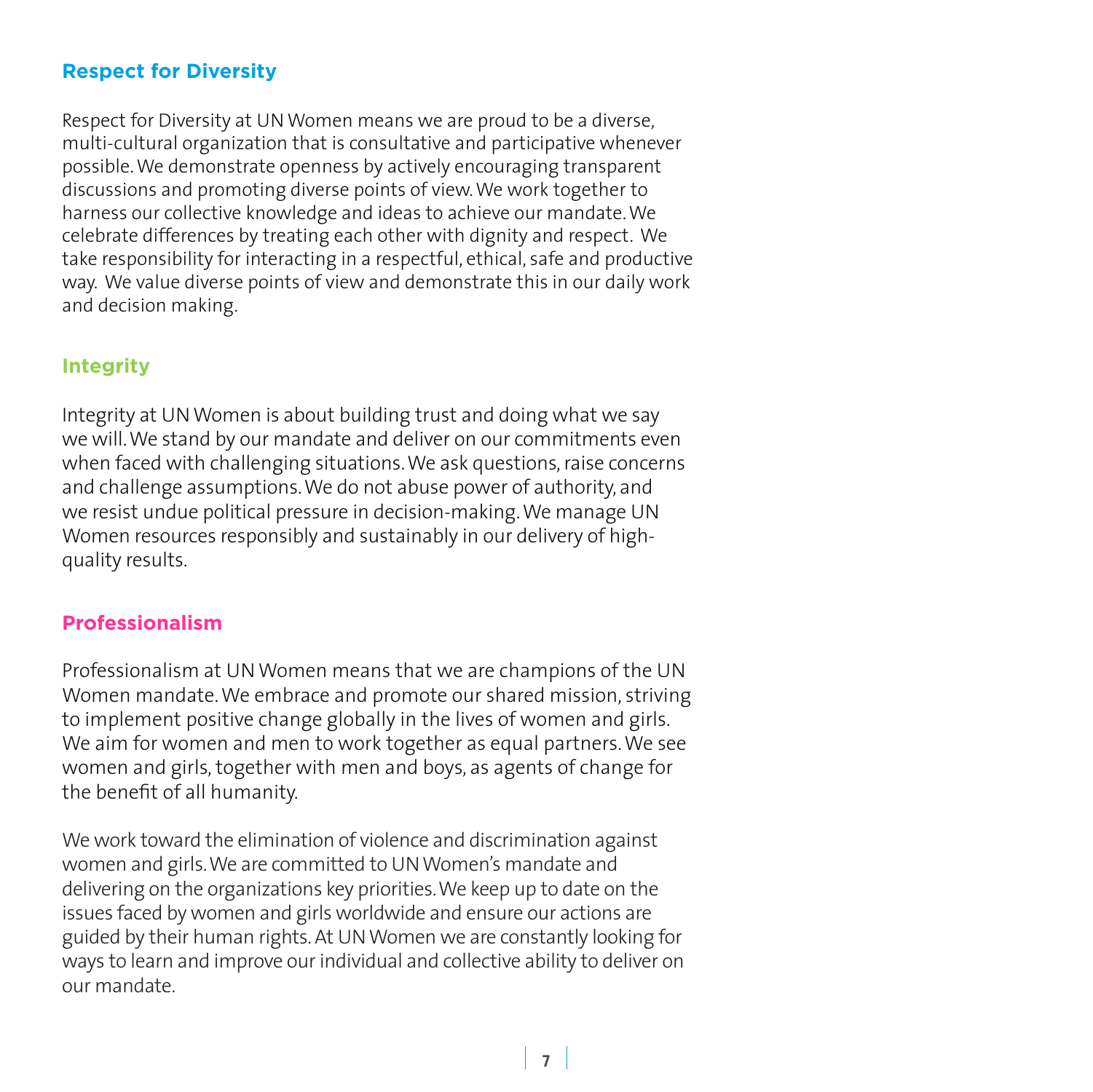# **Our Competencies**

As an organization we hold our people to account to demonstrate our Values. To support this, we have developed seven key competencies that strengthen and clarify what is expected from each of us, as well as how we relate to each other and the communities we operate within. Each competency is equally important and all seven combined highlight the required behaviours for all individuals at UN Women. Our Competencies at UN Women are important because they:

- Describe the knowledge, skills, abilities, and key requirements necessary for successful job performance.
- Provide a shared understanding of 'what good looks like' at UN Women.
- Provide the foundation for assessing and developing the capability of all individuals at UN Women.

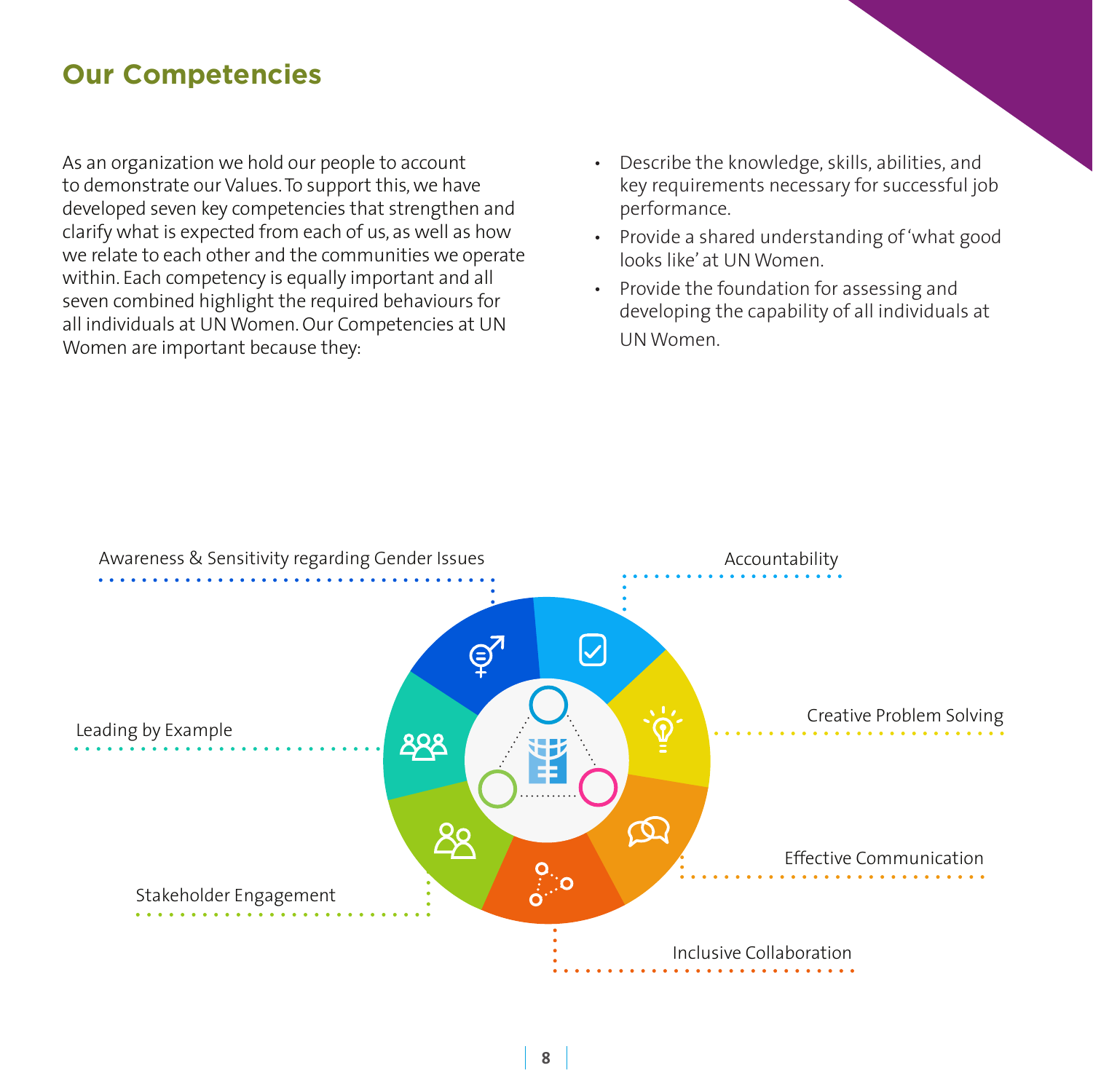

UN Women's mandate demonstrates a global commitment to gender equality which requires every team member's commitment to developing **gender awareness** and applying this sensitivity in their day to day activities. Effectively demonstrating this competency includes the following key elements:

- Take consideration of gender equality and women's empowerment issues and the application of this awareness by treating all members of UN Women **equally** and with **respect**.
- Knowledge of gender based disadvantages, discrimination and inequality; formed from a **shared understanding** that there are socially determined differences between women and men, which affect women and girls experience of equality.
- Modify behaviour and interactions at work to **overcome biases** and assumptions regarding socially constructed roles of men and women, girls and boys.
- Ensure all actions demonstrate **zero tolerance** for sexual harassment and abuse of power to ensure that all behaviour supports UN Women's commitment to gender equality practices.

In addition to demonstrating the above, leaders at UN Women:

- Are required to have **substantive knowledge** of gender equality practices and women's empowerment issues and exemplify this understanding in their daily behaviour.
- Need to provide team members with coaching and support as to how they can further develop and demonstrate **sensitivity** to gender issues in their day to day work.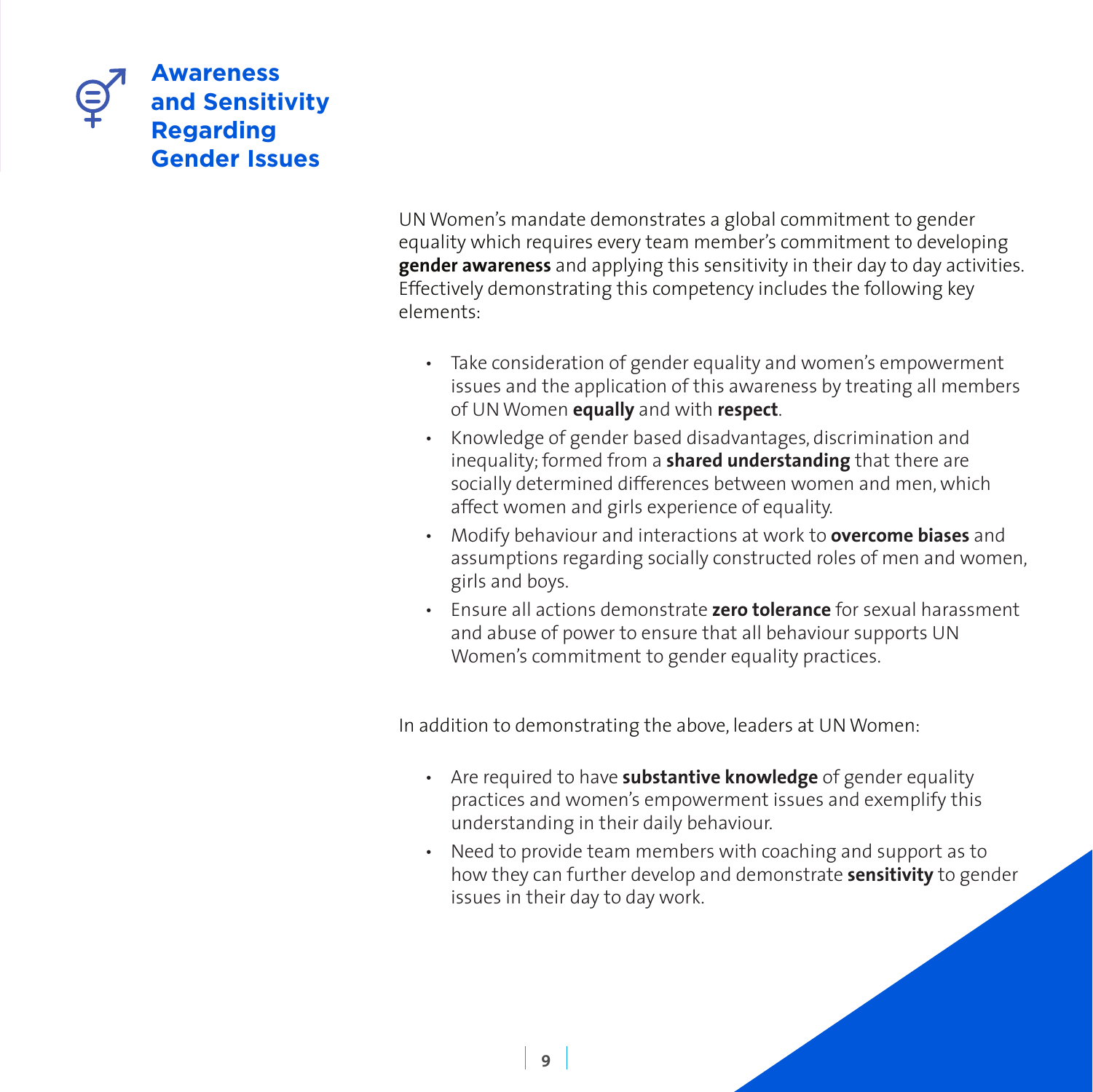

Achievement of UN Women's mandate requires that every individual takes **ownership** for achieving the organization's priorities. Our success at UN Women is driven by the collective decisions each individual makes and their effort to deliver on these commitments. This means that each individual at UN Women is responsible for defining and delivering on the organizations priorities. Effectively demonstrating this competency includes the following key elements:

- Demonstrate **individual responsibility** for achieving UN Women's priorities and ensure these outcomes are achieved to the highest standard with the resources available.
- Plan and organize work with a clear and deliberate **focus**, ensuring commitments are easily identified and progress is widely communicated.
- Exhibit ownership for assigned responsibilities by conscientiously working to **fulfil commitments** through to completion.

Additionally, leaders at UN Women:

- Are required to develop supportive team environments that **empower**  and encourage individuals to demonstrate initiative.
- Are required to ensure their teams collectively deliver high–quality **results**, by setting standards of performance and providing all team members with ongoing **feedback** and development in support of reaching these standards.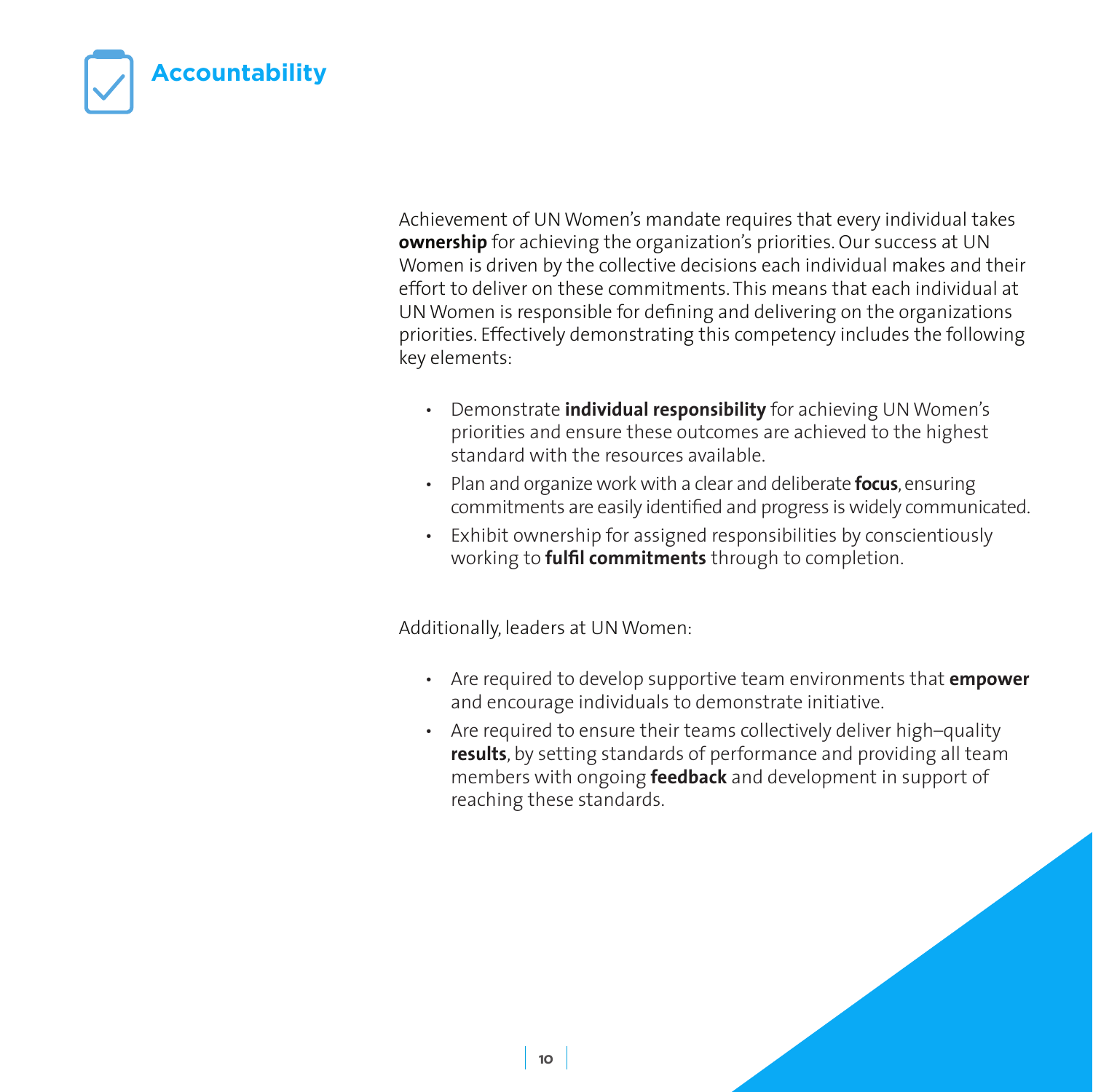

At UN Women we openly share ideas and identify creative solutions. We solve problems collaboratively by considering multiple perspectives and approaches. This means that we **value different perspectives** and collectively harness a wide range of viewpoints to identify **innovative** ways of doing things. Effectively demonstrating this competency includes the following key elements:

- Ensure behaviours and interactions are **inclusive** and supportive of different perspectives and opinions.
- Demonstrate behaviours that value individual differences and work to leverage alternative viewpoints to identify **creative solutions** and enhance outcomes.
- Collaborate with team members to identify new ways of working that enhances existing practices to **improve performance**.
- Promote organizational learning and **knowledge** management by sharing subject matter expertise and share key lessons learnt.

Furthermore, leaders at UN Women:

- Are also required to create team cultures that **support learning,**
- Providing each team member with an **opportunity to contribute** and valuing these contributions.
- Are required to support team members to **identify opportunities** to collaborate and share resources within and across the organization.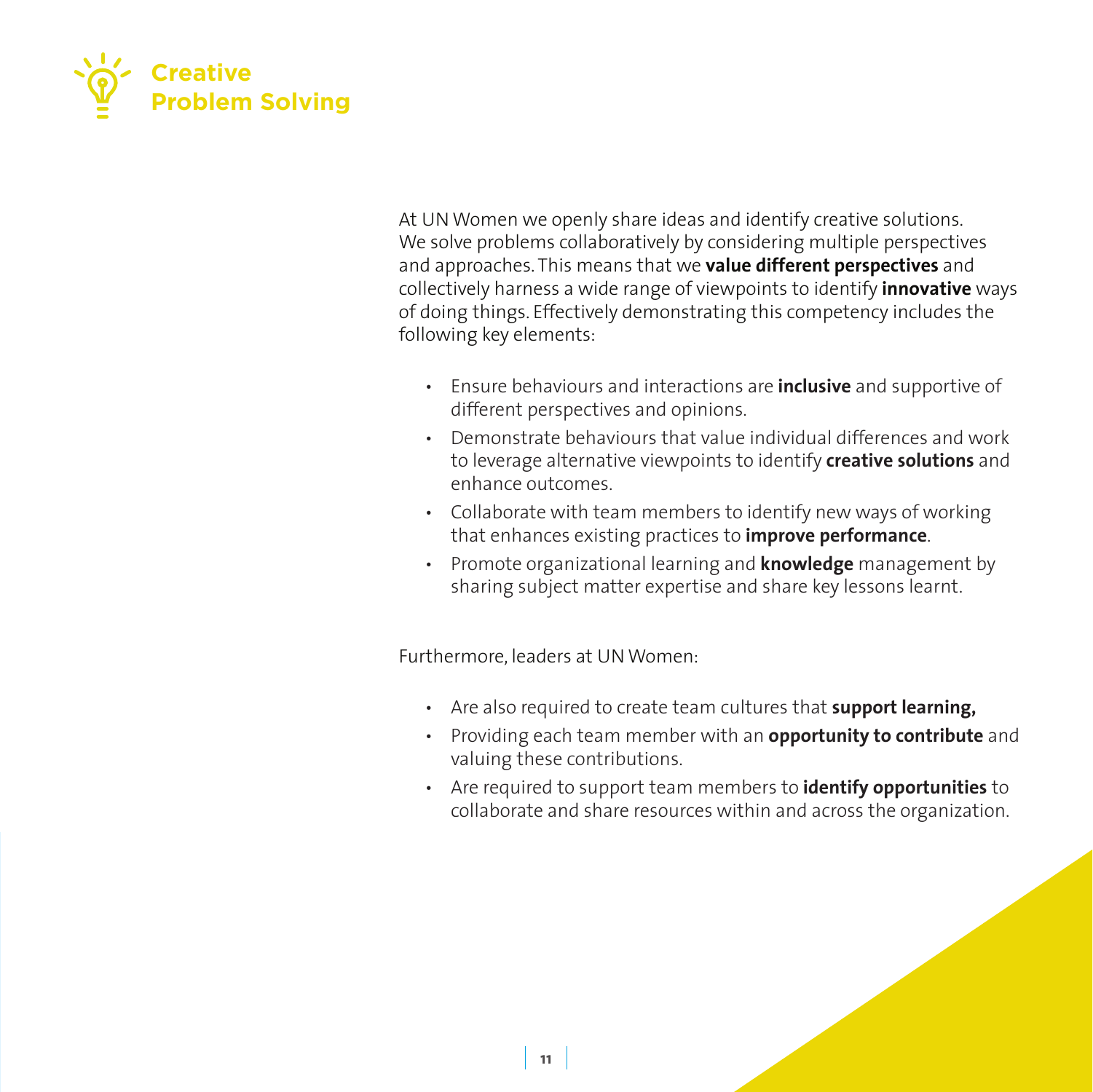

At UN Women we seek to communicate effectively by conveying ideas and thoughts in a clear, concise and convincing way. We achieve this by developing a strong set of messages and choosing the mode of communication that is best-suited to the relevant audience while also accounting for **key cultural differences**. Effectively demonstrating this competency includes the following key elements:

- Develop **written communication** that are clear, concise and easily understood.
- Ensure **verbal communication** in one-on-one or group situations is adapted to suit the audience.
- Consider the **cultural context** when developing materials and key messages to ensure communications are relevant to the audience.

In addition to demonstrating the above, leaders at UN Women:

- Are required to communicate **openly and transparently** with their team members.
- Need to encourage Effective Communication by holding **regular meetings** individually with their team members and collectively with their teams.
- Need to foster **open communication** within their organizational units by seeking and providing ongoing feedback or consulting more broadly to obtain feedback as required.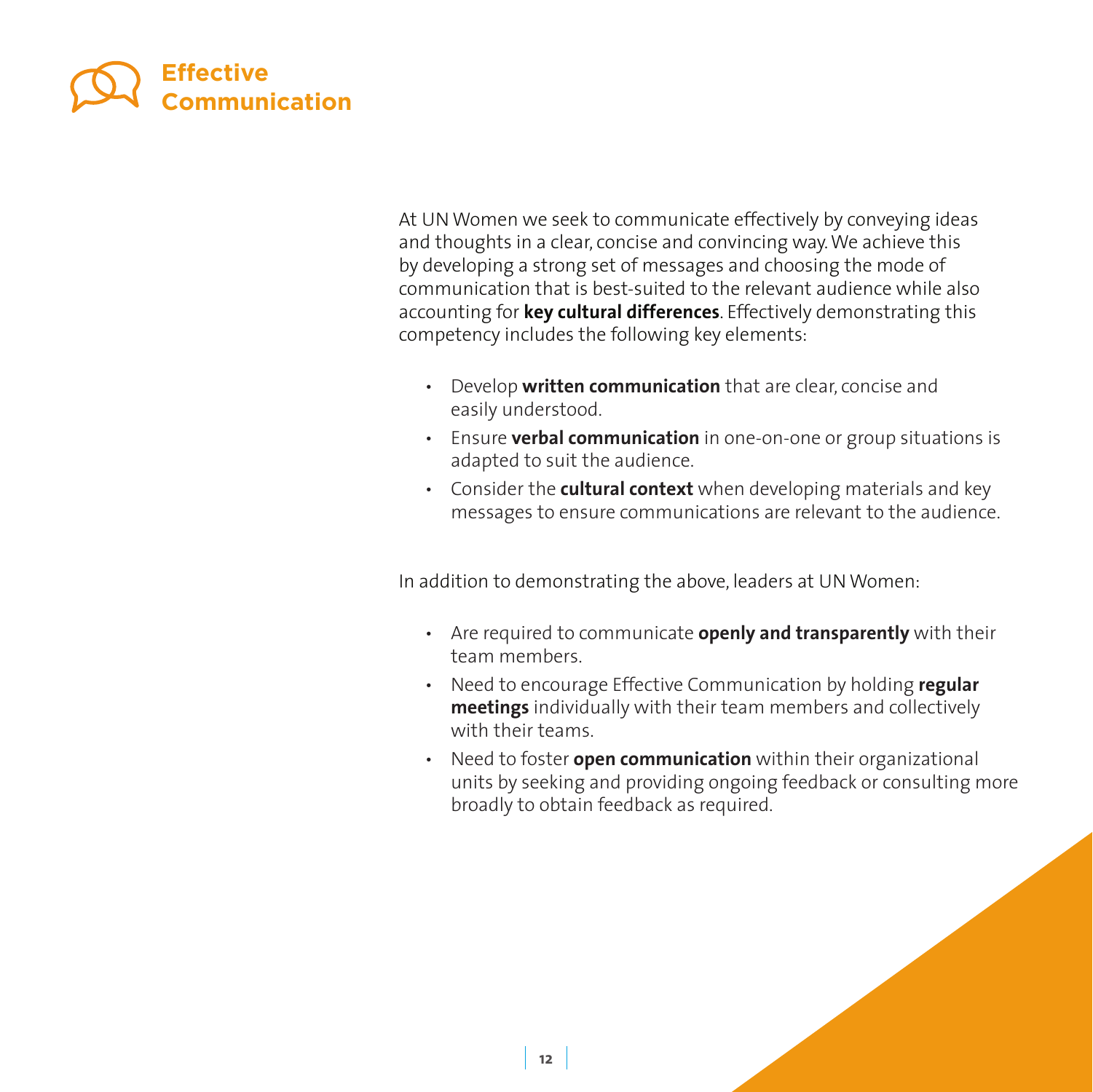

At UN Women we exemplify the principles of our mandate by engaging with all team members in an inclusive way and **working collaboratively** to achieve outcomes. Effectively working with others means supporting fellow team members, valuing differences and individual contributions. Effectively demonstrating this competency includes the following key elements:

- Promote **inclusive practices** by creating opportunities for team members to collaborate.
- Support team members with their participation by demonstrating **respect** for diverse points of view.
- Encourage the inclusion of all team members and stakeholders by **building relationships** across cultural and gender differences within UN Women.
- **• Adapt** the delivery of our work to account for different perspectives and cultures.

In addition, leaders at UN Women:

- Are also required to demonstrate **zero tolerance** for any behaviour that discriminates or biases any team member based on their individual differences.
- Need to take **swift action** to address and manage these behaviours.
- Build inclusive collaboration by demonstrating respect for differences and providing all team members with an opportunity to **contribute equally**.
- Need to develop team member's **awareness of their unconscious bias** and coach them to develop strategies for overcoming this.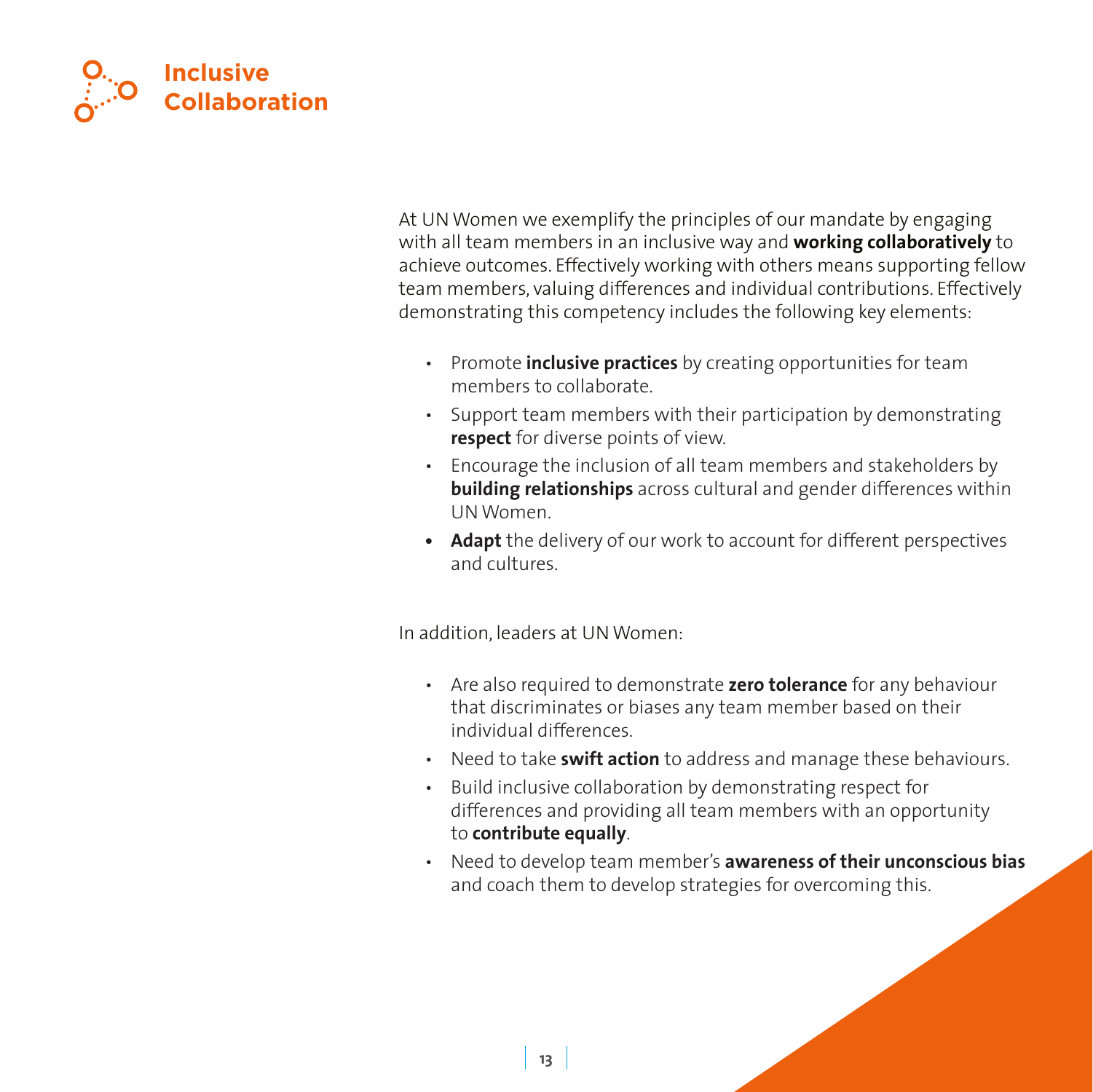

We achieve our priorities at UN Women by engaging internal and external stakeholders in the delivery of our mandate. This requires careful consideration of both the internal and external stakeholders as well as developing partnerships to further advance our mandate. Effectively demonstrating this competency includes the following key elements:

- **• Identify** key stakeholders, this may include influential figures within UN Women or within the broader UN community, or external stakeholders.
- **• Engage** key stakeholders to identify issues, options and desired outcomes in the delivery of our mandate.
- **• Communicate** regularly and openly with key stakeholders to ensure they are engaged and consulted with.

Additionally, leaders at UN Women:

- Are required to act as a **role model** for building constructive and mutually supportive partnerships and stakeholder relationships.
- **• Support** team members to consider the **needs** of internal and external stakeholders in the development of policies and programmes.
- Need to identify opportunities to establish **cooperative partnerships** within the broader organization and externally.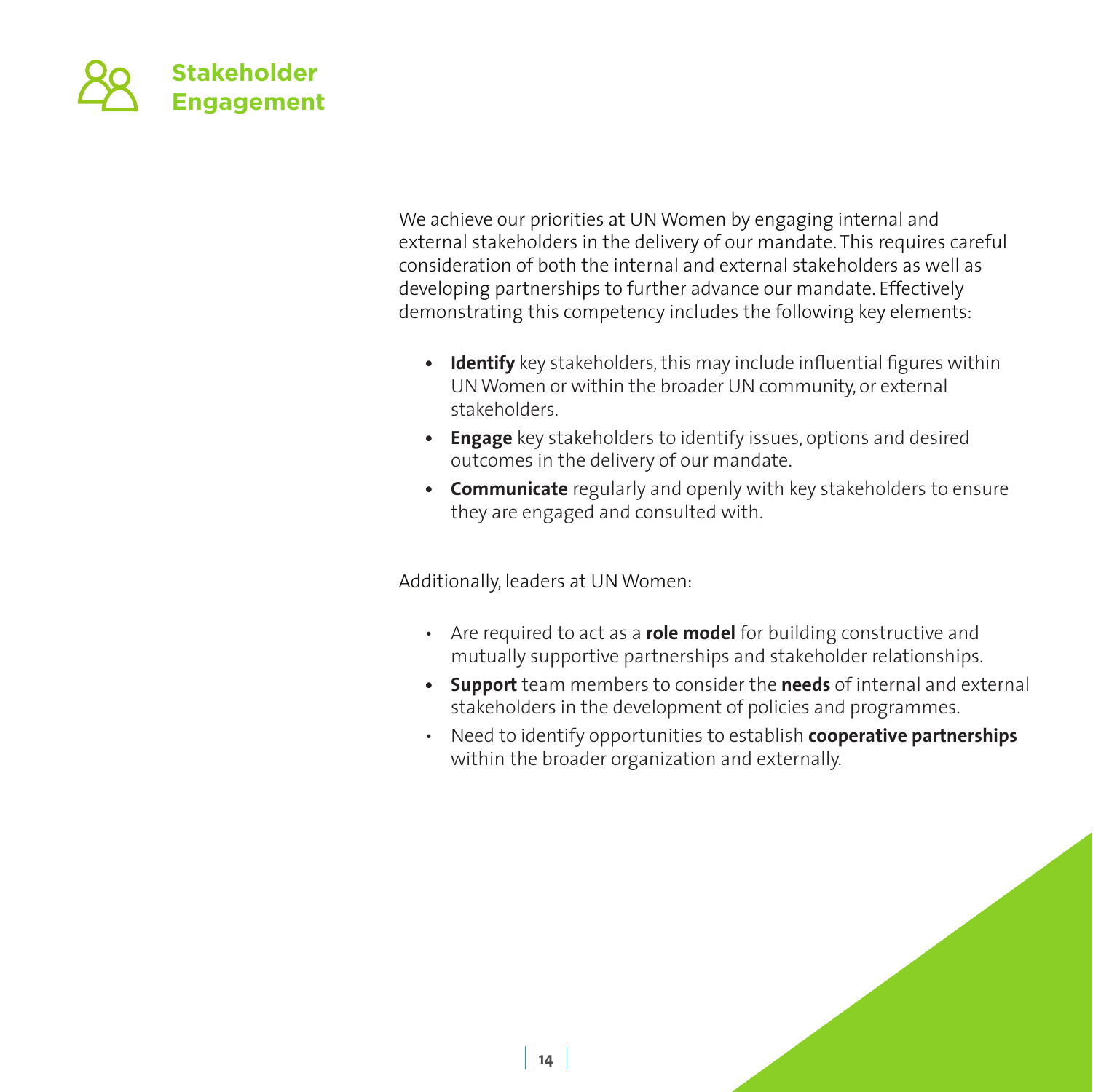

At UN Women all individuals are required to demonstrate a commitment to our values and mandate as well as consider how their behaviours influence the attitudes and thoughts of others. Leading by example is about helping all team members to deliver the most value to UN Women and working to **overcome challenges**. Effectively demonstrating this competency includes the following key elements:

- Support team members to identify ways to add value to UN Women by **reducing complexity**, simplifying processes and minimizing low value adding activities.
- Help team members to achieve their outcomes, **develop** their potential and **enhance** their effectiveness.
- Encourage every team member to **seek feedback** and support them to adjust their behaviours in order to effectively demonstrate our Values and Competencies.

In addition to demonstrating the above, leaders at UN Women:

- Need to continuously enhance their own **standards of performance**.
- Actively seek feedback from their team members and colleagues and identifying **opportunities for improvement**.
- Demonstrate an **ongoing commitment** to development by regularly developing their own knowledge, talents and capabilities.